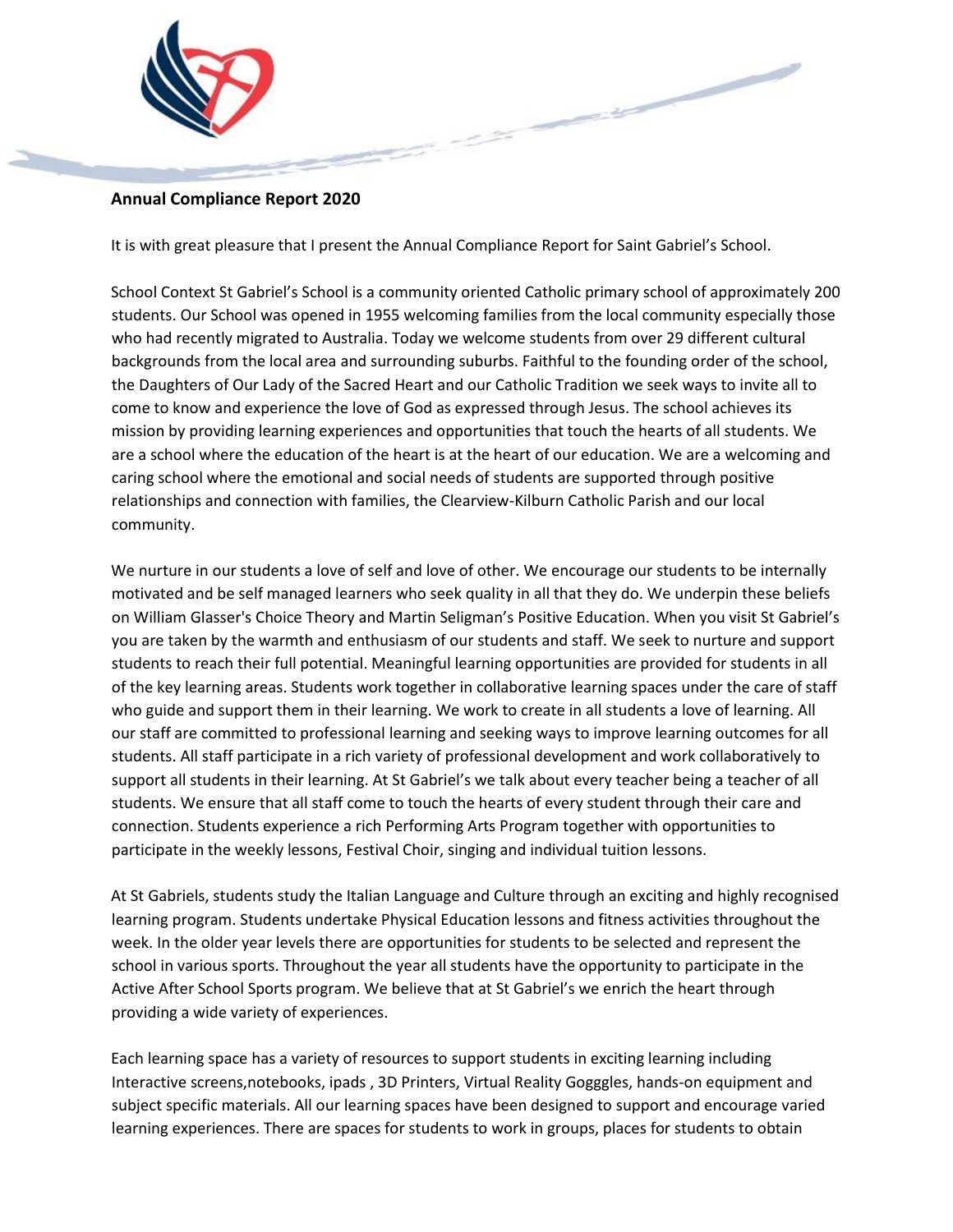

individual support from teachers, and areas to support learning in the various subjects. The Sacred Heart Centre, our sports and performing arts space provides the school with the space for Sport, Play, Drama, Performances and Celebrations. Our School Library has the feel of an inviting bookshop, a place where students are invited to come and enjoy books and literature. Our secure outside spaces include ovals, playing courts, gardens, playgrounds, seating and shaded areas. The St Gabriel's School Board, is the key group who ensure the governance, decisions and operations of the school are conducted in a manner that upholds the Catholic Tradition and ensures the best learning opportunities for all students. The community is supported by the Community Group who provided opportunities for community building, support and FUN-raising. We encourage and support all members of the school community to share their talents and time with us to support better learning outcomes through volunteering time, participating in activities and participating in community events.

**Contract Contract Contract Contract Contract Contract Contract Contract Contract Contract Contract Contract Contract Contract Contract Contract Contract Contract Contract Contract Contract Contract Contract Contract Contr** 

#### **Principal's Report**

The 2020 school year was my first full year of leadership of this wonderful community. Despite it being a year of adversity, it was more importantly a year of community, collaboration and resilience. I acknowledge and applaud; the tremendous work of the St Gabriel's School staff who demonstrated educational flexibility and agility as they navigated an ever changing landscape, the remarkable adaptability of the students who responded to each challenge with vigour and positivity and to the parents and carers who could not have been more supportive and understanding. St Gabriel's School clearly demonstrated what it stands for and who it is - a community that cares, shares and supports.

We farewelled three much loved and valued members of our community during the year; Shannon Corell Deputy and Acting Principal), Damien Emery (Bursar) and Fr Leon (Parish Priest). All three brought unique gifts to the school and added so much whilst with us. They were given a great send off by the community and we wish then all the very best.

In 2020 we welcomed Bernie Meixner and Karla Sparapani to our school. It was an extremely smooth transition for them both as they commenced their roles as co-APRIMS. Their appointments provided an exciting opportunity for St Gabriel's to enrich the religious dimension of our school and enhance the learning opportunities for students. Both Karla and Bernie have proven to be high quality leaders and educators who have value added to our school community. We also welcomed Alison Boyce to the school as our Bursar. Alison has demonstrated her vast knowledge and tremendous skill set. Not only is Alison an excellent finance officer, she is also a supportive and caring staff member who has deep sense of pastoral care for all. We are extremely fortunate to have been able to employ this trio at St Gabriel's. On the teaching front Matthew Burness, Amanda French and Megan Meloney joined the community and proved to be a tremendous acquisition. Annette Boyle was employed as WHS Officer and from the outset demonstrated a skill set that made her perfect for the role.

Our 2020 enrolment was above the forecast figure. This is due to the higher than expected numbers in the term 3 Reception intake. We had planned on having 4 students, we ended up starting the term with 15. Our enrolment at census was 209. The 2021 forecast is 245, with a Reception intake of 45. This is an extremely positive sign of school growth and a healthy indicator of community perception about our school.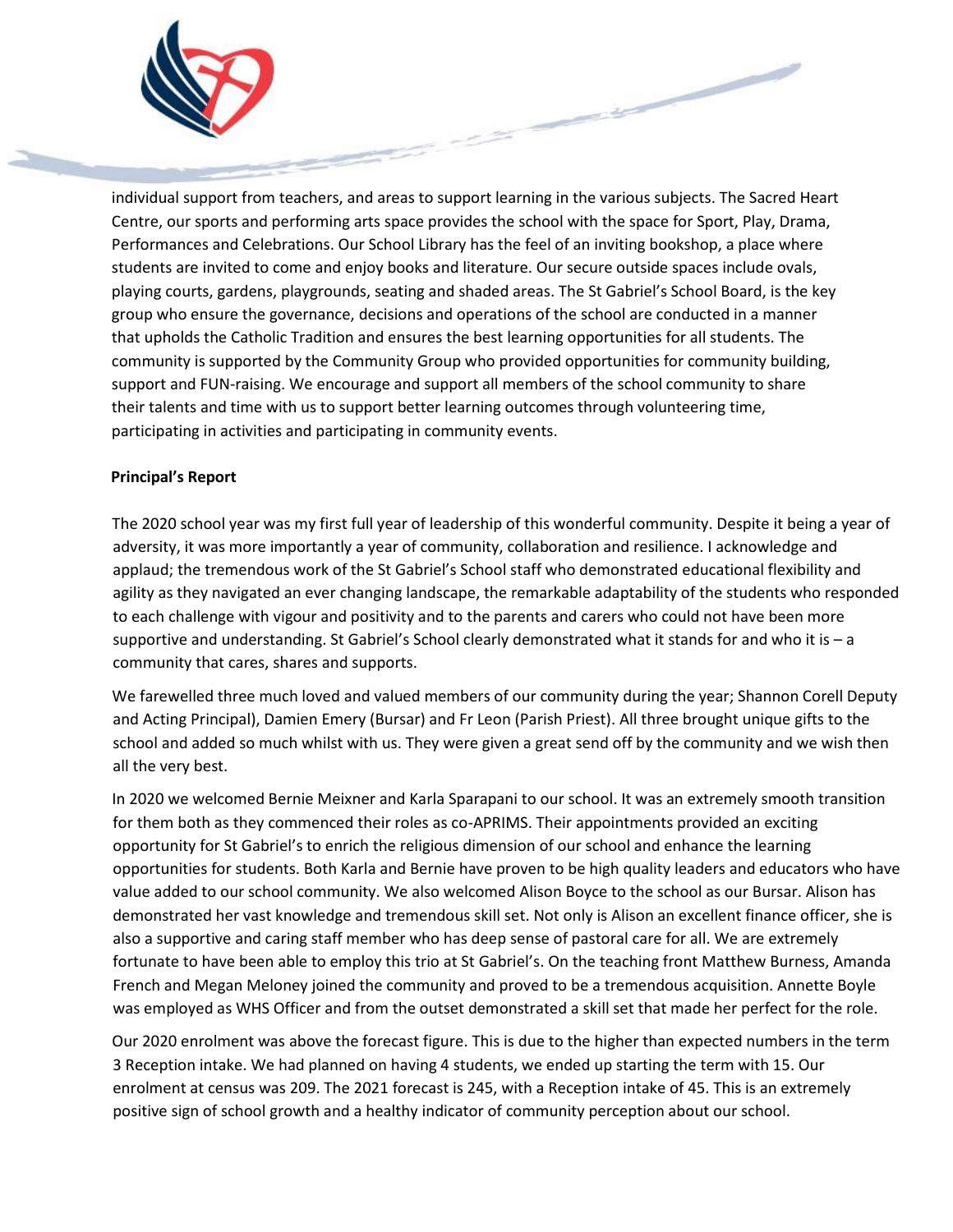

During the year Stage 1 Development was been approved with onsite work to commence 2021. This initial stage involves: the establishment of a new Nature Play Space, the installation of glass panelling on the gym's southern end, the construction of a storage area on the gym's western side, the installation of new external doors and windows in the JP Area, the installation of new external doors and windows in the 2 area, the construction of a verandah on the southern side of the 2/3 area and stairs on the northern side of the same building.

At the commencement of the year the middle/upper primary unit was renovated to establish 3 distinct learning areas as well as the addition of STEM Room. Although this was a relatively minor renovation, it has had a significant impact on the structure, possibilities and quality of learning taking place.

Damien Thomson was employed for a day a week to the portfolio of Innovation and Change. Through Damien's hard work exciting opportunities were realised. Among these were: Virtual Reality Technology, 3D Printing, Pod casting and additions to our play space. There was an increase in our curriculum ESO staffing levels in 2020 to support the implementation of Literacy Intervention Programs across the year levels.

Programmed Maintenance were engaged in 2020 to implement a schedule for a 6 year period. Initial works included the 4/5/6 unit and gym area. The rest of the school will be added to the contract upon completion of work.

Catholic Education SA reviewed its fee structure for 2021 and beyond. A fee reduction was announced for all families at St Gabriel's. Fees were not charged for the term 3 intake in 2020.

It was unfortunate that community events and excursions were virtually non-existent in 2020. I would like to extend my thanks and gratitude to members of the Community Group who continued to plan, just in case, and ensured that if needed they were ready to go!

It was exciting to field our first weekend sporting team for a long while. In 2020 St Gabriel's had 2 teams competing in the Local Schools' Saturday Morning Cricket competition. Thanks to Anita Marino and Adam Barber for co-ordinating and supporting this endeavour.

In 2020 Assemblies were re-introduced as part of the school culture. This is a wonderful opportunity for the community to come together on a regular basis and share in the learning and events that are taking place around the school.

Once again we had a cohort of students graduate as part of the Children's University. This year's ceremony was very different, taking place to an audience of family members in the school gym. I would like to congratulate the girls and boys who were part of the 2020 program and give a special mention to Helen Vloklis, who ensures the program's smooth running at the school level, giving tremendous support to the families involved.

As mentioned earlier, the staff and students were wonderful during a trying and at times overwhelming year. There was much that was postponed and lost – rather than lamenting however, there was the pursuit of opportunity and a realisation that through adversity comes opportunity. This was a sentiment that was embraced and nourished in 2020. To all staff and students, I say a sincere thank you.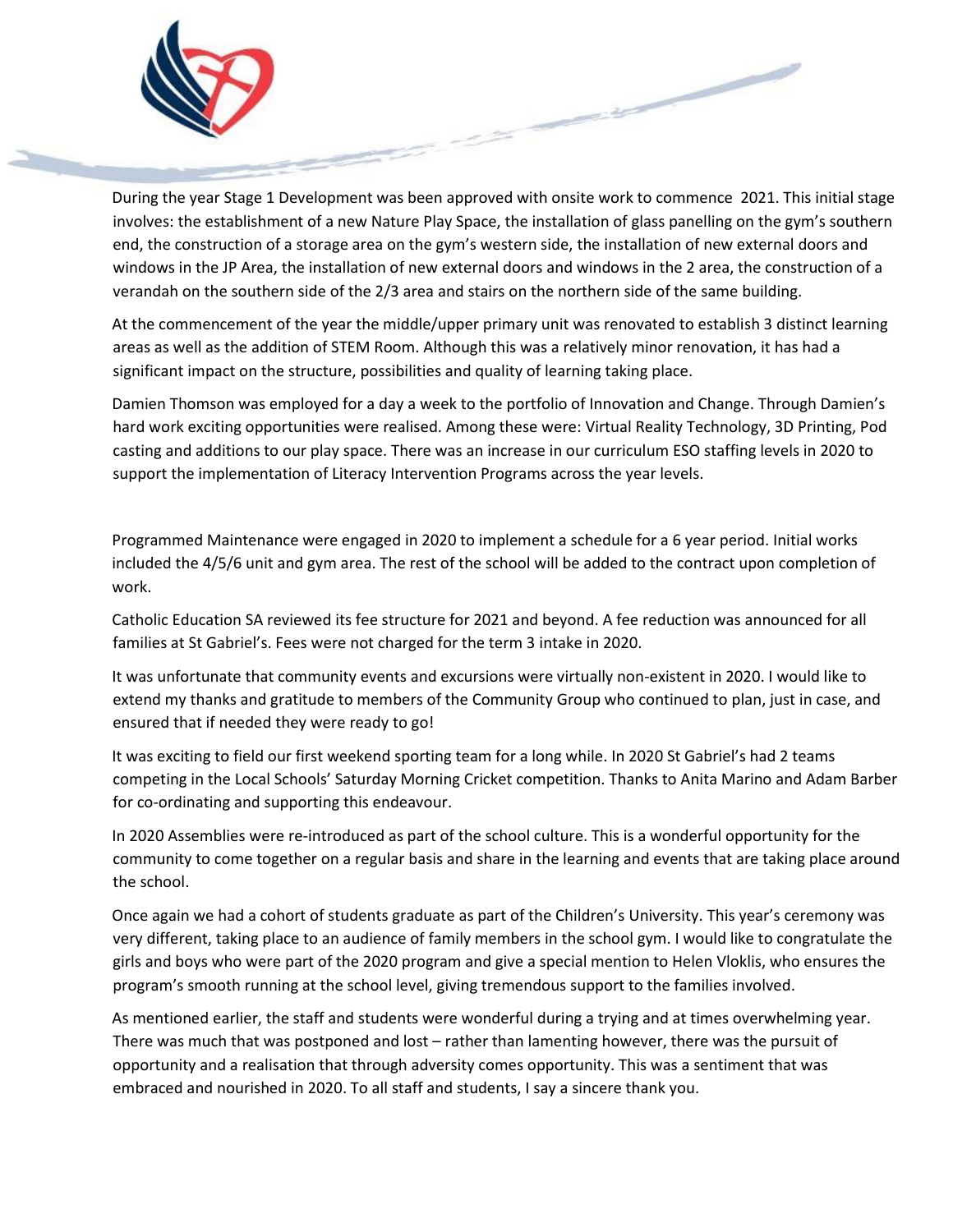

I would like to acknowledge and thank all volunteers who supported the school in some way during the year. A special mention to the members of the school board led by Felicity Seal. As principal, I could not ask for a more cohesive and supportive group. We have achieved a lot in a short space of time and I look forward to the exciting opportunities and challenges that lay ahead. As difficult as this year was, it has provided a sound platform in terms of finances, enrolments, personnel and community tenor, from which we can launch into exciting opportunities in the years to come.

Sean Hill

# **Principal**

**St Gabriel's School principal@sgs.catholic.edu.au**

#### **2020 Data**

Our enrolments as at the census date in 2020 were as follows:

- **R 47**
- **1 31**
- **2 - 31**
- **3 24**
- **4 27**
- **5 31**
- **6 19**

#### **Student Attendance**

The table below presents the attendance data for each year level for the 2019 year.

| Year Level      | Attendance % |  |  |
|-----------------|--------------|--|--|
| Reception       | 90.2         |  |  |
| Yr <sub>1</sub> | 90.2         |  |  |
| Yr 2            | 91           |  |  |
| Yr 3            | 89.8         |  |  |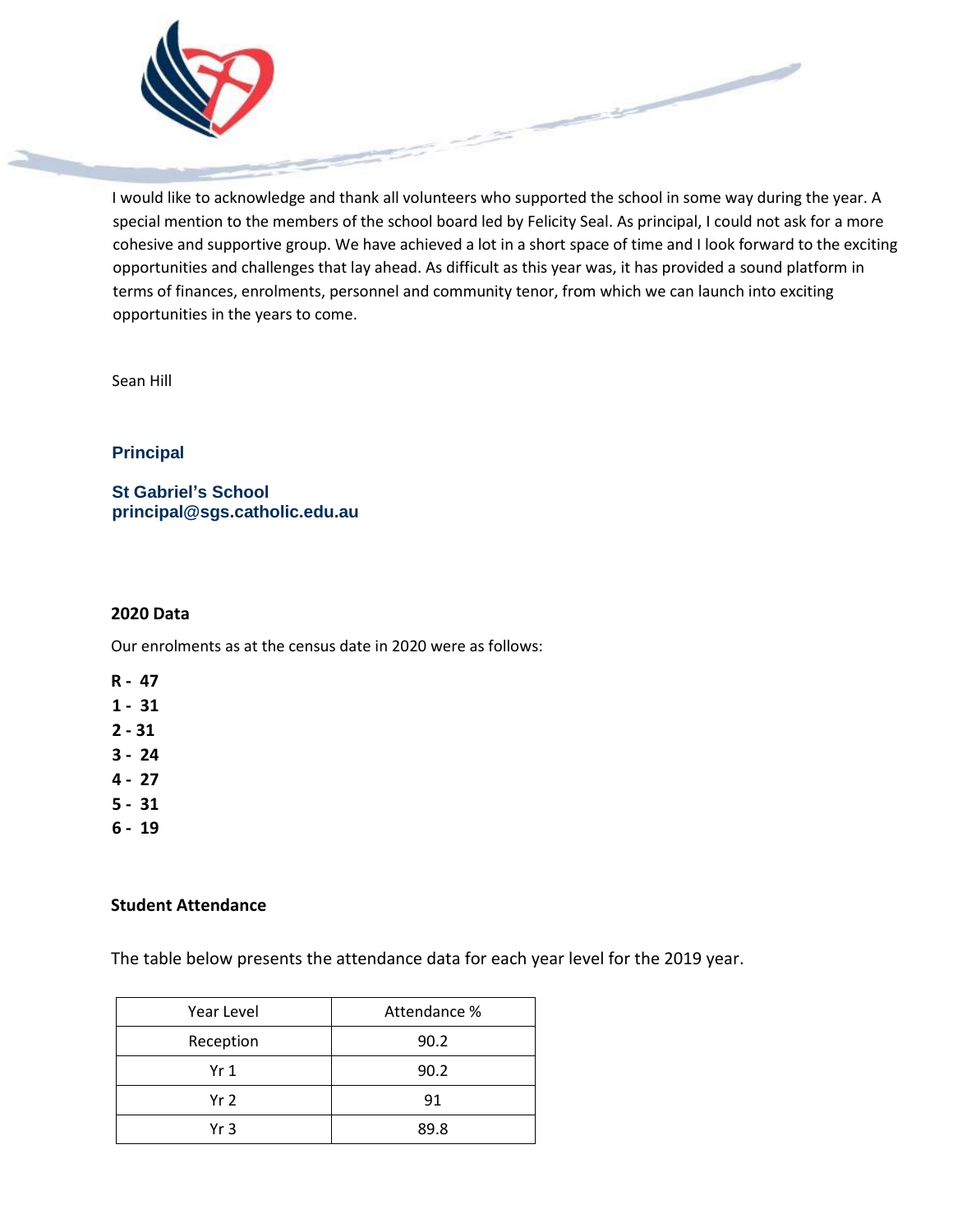

Non-attendance is monitored by class teachers in consultation with school leadership. A text message is sent to connect home and school when students have been away without a reason. School email, school app and student diaries were used for parents to explain for their child's absence. Student lateness and absentees are views and monitored by class teachers and school leadership.

# **Student Learning Outcomes**

In 2020 students in years 3 and 5 did not take part in a National Testing Program, this was due to COVID.

# **Staffing 2020**

# **a) Staff Composition & Attendance**

Male – 26%

Female – 74%

Aboriginal/Torres Strait Islander – 0

Teaching staff attendance for the 2020 school year was 97.8% and our teachers took sick leave, carer's leave and bereavement leave, as is their industrial entitlement.

2020 Teaching Staff – 7 FT & 13PT (15.5 FTE)

2020 Non-Teaching Staff – 0 FT & 11PT ( 4.4 FTE)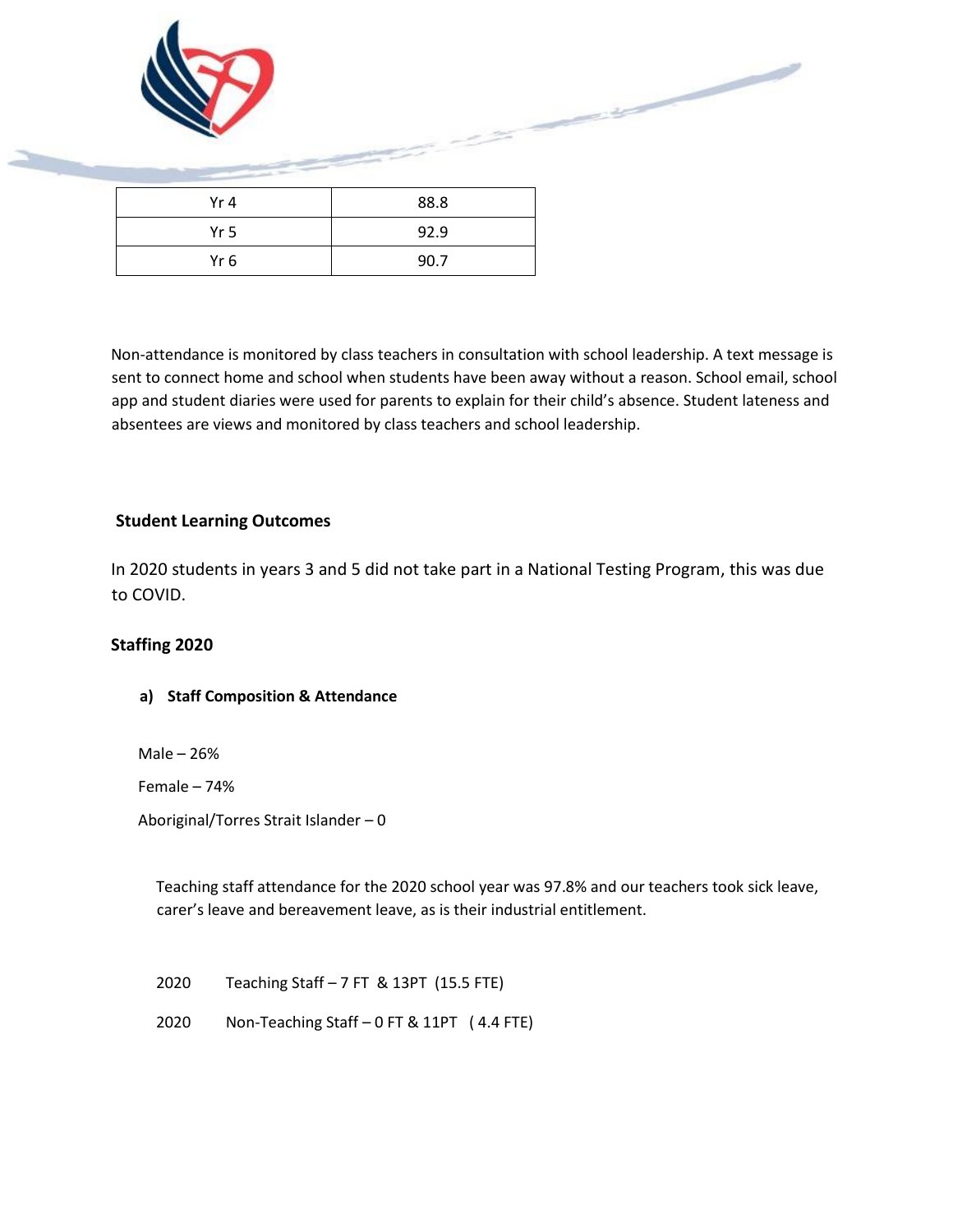

#### b) **Staff Retention**

In Term 1 2020, 90% of the teaching staff was retained from the beginning of the previous programme year.

Our Deputy Principal and Bursar both left to take up positions at other Catholic schools

# **Staff Qualifications**

In our school we are fortunate to have a number of teachers with two or more qualifications in education. 10% have Masters Degrees, 30% have Post Graduate degrees, 90% have Bachelor degrees, 40% have Diplomas and 60% have Graduate Certificates in Religious Education.

# **Revenue and Expenditure Report - as at 31st December 2020**

| <b>Recurrent income:</b>       | 2020         |  |  |
|--------------------------------|--------------|--|--|
|                                | \$           |  |  |
| Fees                           | 377,865.00   |  |  |
|                                | \$           |  |  |
| Other fees, charges and income | 92,665.00    |  |  |
|                                | \$           |  |  |
| Government grants              | 3,206,250.00 |  |  |
|                                | \$           |  |  |
| <b>Total recurrent income</b>  | 3,676,780.00 |  |  |
|                                |              |  |  |
| <b>Capital income:</b>         |              |  |  |
|                                | \$           |  |  |
| Capital income                 | 46,875.00    |  |  |
|                                | \$           |  |  |
| <b>Total capital income</b>    | 46,875.00    |  |  |
|                                | \$           |  |  |
| <b>TOTAL INCOME</b>            | 3,723,655.00 |  |  |
|                                |              |  |  |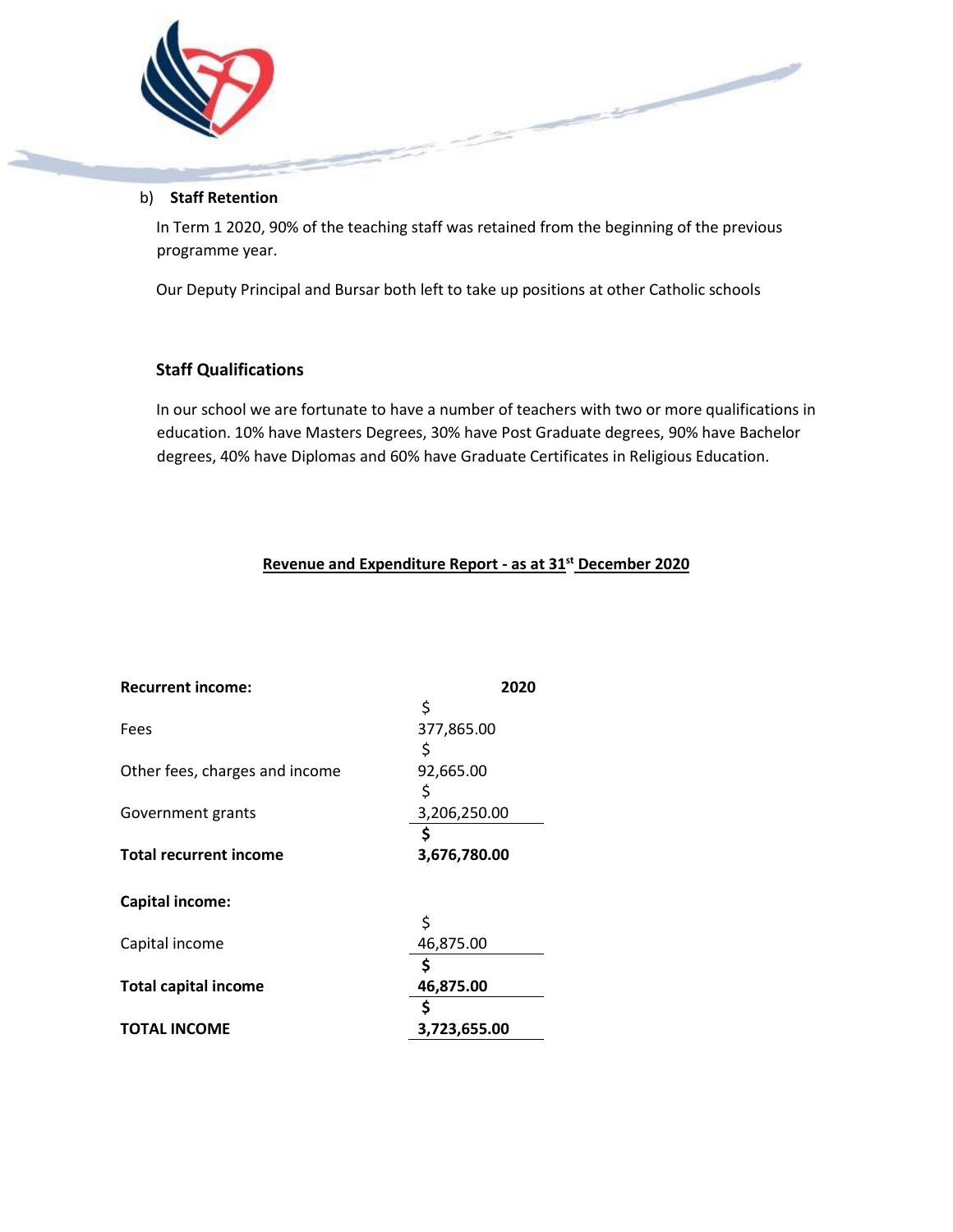

# **Satisfaction Surveys**

# **Students**

|                                                   | No. | Sometimes | Yes |
|---------------------------------------------------|-----|-----------|-----|
| I enjoy coming to school at<br>St Gabriel's       | 2%  | 25%       | 73% |
| My teacher lets me know<br>what is expected of me | 5%  | 24%       | 71% |
| If I am stuck, I can ask for<br>help              | 0%  | 22%       | 78% |
| Students at St Gabriel's are<br>treated fairly    | 2%  | 34%       | 65% |
| I feel safe in the<br>playground at St Gabriel's  | 2%  | 20%       | 78% |
| My classroom is a good<br>place to be             | 4%  | 13%       | 83% |

# **Parent Survey**

|                                                                                     | $\frac{0}{0}$<br><b>Strongly</b><br>disagree | $\frac{0}{0}$<br><b>Disagree</b> | %<br><b>Neither</b><br>agree or<br>disagree | % Agree | $\frac{9}{6}$<br><b>Strongly</b><br>Agree |
|-------------------------------------------------------------------------------------|----------------------------------------------|----------------------------------|---------------------------------------------|---------|-------------------------------------------|
| My child feels safe at SGS                                                          | 1                                            | $\mathcal{P}$                    | 8                                           | 10      | 79                                        |
| My child likes being at SGS                                                         | 1                                            | 2                                | 8                                           | 21      | 78                                        |
| I feel comfortable approaching SGS<br>staff                                         | $\mathbf{1}$                                 | 5                                | 9                                           | 75      | 10                                        |
| SGS supports the faith formation of<br>my child                                     | 1                                            | $\Omega$                         | 20                                          | 50      | 29                                        |
| Teachers at SGS expect my child to<br>do their best                                 | 1                                            | 2                                | 12                                          | 65      | 20                                        |
| Teachers at SGS provide my child<br>with useful feedback about their<br>school work |                                              | 9                                | 15                                          | 55      | 20                                        |
| My child is making good progress at<br>SGS                                          | 1                                            | 2                                | 7                                           | 55      | 30                                        |